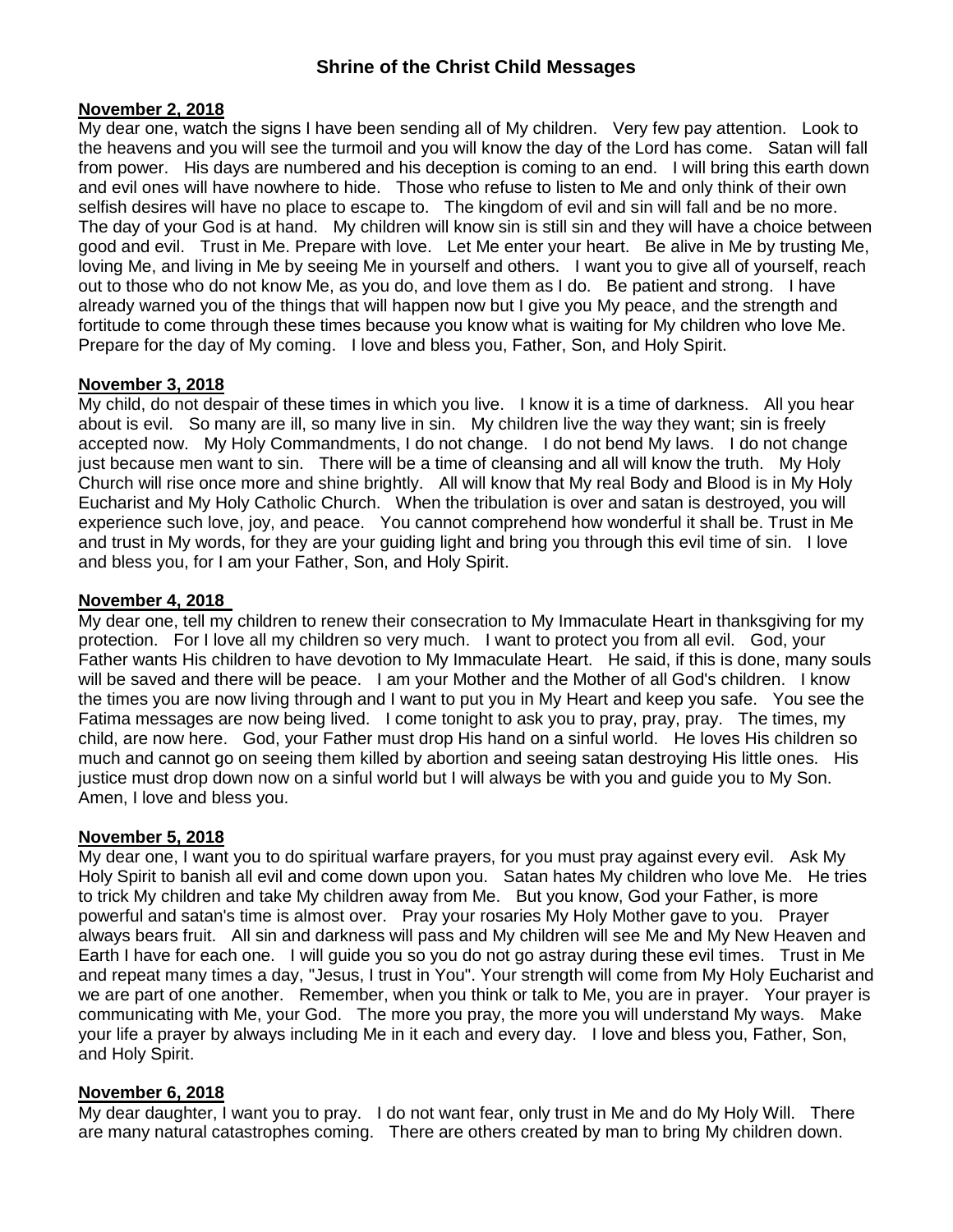Hard times are already taking place and a third world war is near. Do not be frightened because I am always with My children. You will see persecution of My faithful ones. The one world government and the Anti-Christ want a one world religion. My Holy Church is now being destroyed from within but I promise My Holy Church will rise in splendor once more and all of God's children will be Catholic. You know the chastisement is coming and very soon. Just come to Me in complete trust. I will guide and tell you what to do. Pray now and continue on to prepare. I will send you all you need and tell you what to do. Spend as much time as you are able to be with Me. Trust in Me to protect you and your loved ones and your unity of My children and their loved ones from the evil one. You have nothing to fear. My holy Angels will help you and I will multiply all you have done. You will all see many miracles and My holy Angels and holy Saints, you call upon, will help you through this coming chastisement. You will come through without fear, only love for Me your God and Father and I will give you grace to help My little ones. Pray for the ones coming to your border. Evil men have evil plans and much bloodshed and death can come from this. Soon, My children will all be cared for by Me in a New Heaven and Earth. All who love Me will have peace, love and joy forever. I love and bless you, Father, Son, and Holy Spirit.

### **November 10, 2018**

My dear one, I am walking with you and I am sharing in your life and worries. Your troubles are My troubles; no problem is too small for you to share with Me and seek My assistance. You know I never leave you. You must have complete confidence in Me. Stay united to Me. The days are coming and you must rely on Me for everything. My child, spend time with Me each and every day. Listen with your heart and follow Me, for I will lead you and guide you through each day. I want you to slow down so I can truly be united in your work and I want to work through you if you let Me. When you learn to consult Me on everything, your life will reflect Heaven and Earth. Remember, I am always with you to help you. Talk to Me and I will explain everything I have for you to do. Love My children as I do and let Me help them through you. I bless you, for I am your Father, Son, and Holy Spirit.

#### **November 11, 2018**

Little one, you are seeing many signs each day in your world. You know in your heart the times you are living in. You have seen one storm after another and now fires are out of control once more and this time many lives will be lost. Pray for My children. Some will not come to Me in prayer and will not be able to handle what they are going through. My children must learn, when life is too hard, it is because you are trying to accomplish everything on your own, without Me. I am in control. You need Me and I am here for My children. Do not hesitate to come to Me. I will direct My children. I want only good things for My children but they must repent and give up sin. Your world does not offer peace. True peace comes only from Me. Return to Me for I am waiting for you and I will bless you and fill you with grace to change your lives. Open your eyes. My hand must fall on a sinful world. My warnings are coming each day. Come back to your God and Father. Sin is still sin. Call on Me and believe in Me. I want all My children to give up evil and replace it with love; love for Me and each other. Pray, My child, for all My children to realize the times they are living in have all been foretold to them in their Bible, if only they would take the time to listen. Be alert, be ready to meet your God. I love and bless you, Father, Son, and Holy Spirit.

### **November 12, 2018**

My child, come to Me each day for My peace, for I am holding you in My arms. I want you to stop what you are doing for a brief moment, close your eyes and see Me. Let Me change your busy actions into peace so I can give you rest and you will be in complete union with Me. I know you have many earthly duties but you must remain with Me throughout your day and realize I am always with you. I want you to learn to rely on Me for everything. This is the only way you will be able to come through the times you are now living in. I never want you to fear anything, not even death. For when a child of Mine dies, they are merely coming home to Me. By your mind being on Me, you will be able to ignore whatever is going on around you and do My Holy Will. I love and bless you, Father, Son, and Holy Spirit. **November 14, 2018**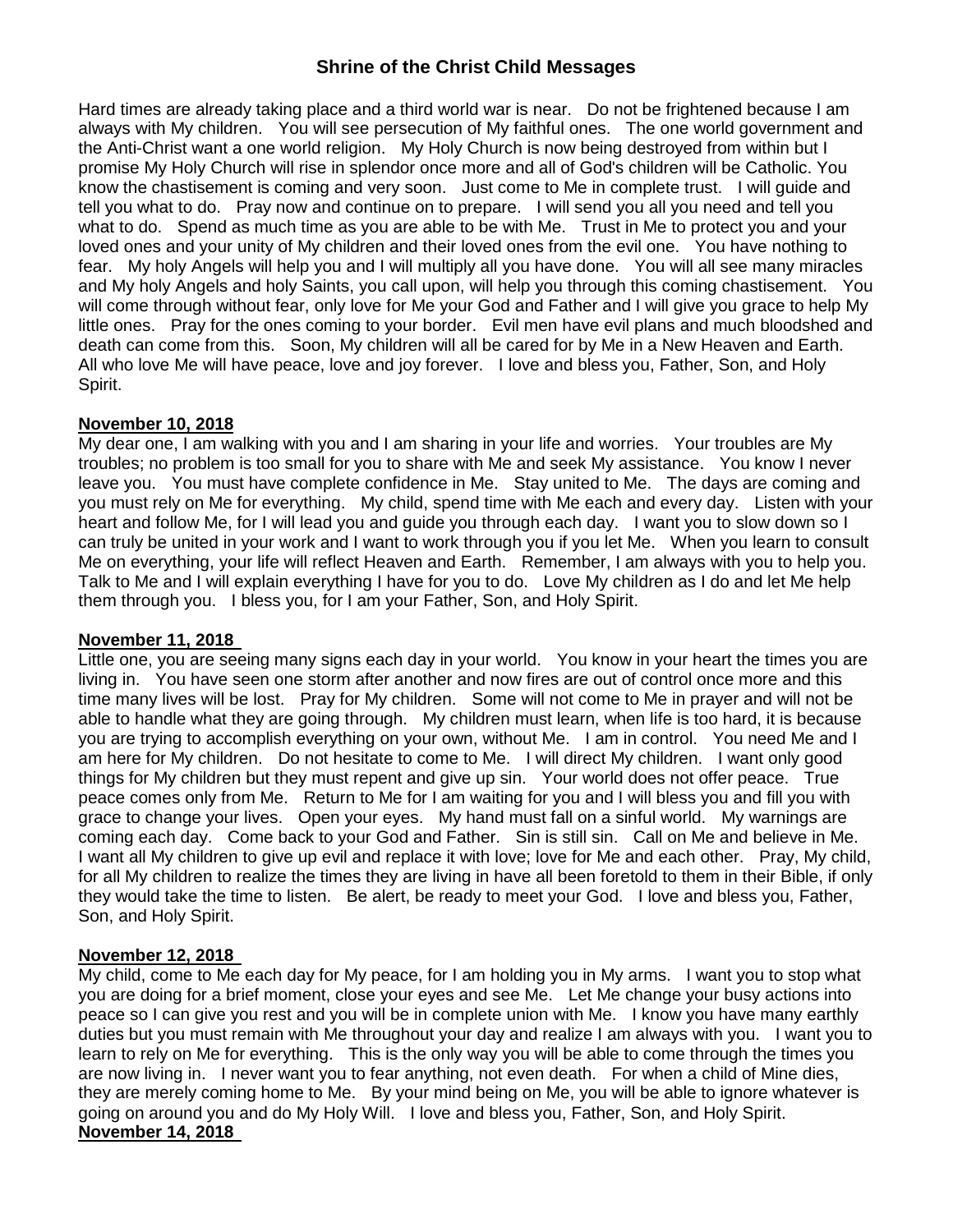My dear one, be ready. I want you to have faith that I will care for all your needs. Prepare for My coming. Look at the world and realize what is happening. Never before has mankind accepted sin so freely into their lives. Your government has made sin, law. Satan wants to destroy the earth. War is everywhere. So few really care about My innocents that are killed by abortion every day. Can My children not see and read the signs of your times? Even My Holy Church is going against My laws. Prepare, tell My children to wake up before it is too late. Avoid all sin, in thought, word, or deed. Look at your lives, go to Confession and prepare to meet your God. I love and bless you for I am your Father, Son, and Holy Spirit.

#### **November 17, 2018**

My dear one, I want you to be strong and patient. Satan is trying so hard to destroy My children and take them away from Me. It is a very trying time for My children to be living in; so much sin and evil everywhere. Your world that you used to know seems to be of the past. It seems each and every day, more and more evil attacks everyone. You see your own country being divided in half; the ones that still believe in Me and put God first and the family and believe in life and yet, there are the ones who only believe in themselves and do not think anything matters except to do what they want. My child, each and every one will answer to Me, their God and Father. Do not trust in the ones who change My laws. My laws are set in stone and cannot be changed. Follow My Commandments and love one another as I love you. Eternal life will be yours. I will care for My own who love and follow Me. Amen, I bless you, for I am your Father, Son, and Holy Spirit.

#### **November 18, 2018**

My dear one, stay close to Me and My truth. Love one another. Love all of those you meet. Speak ill of no one and believe there is little time left. Thanksgiving and Christmas are a great gift. Enjoy each moment but, most of all, love one another. Use your time in this life to prepare for eternal life with Me. My remnant will keep their true faith and I will protect those who follow Me and trust in Me. You will see My Holy Church fall but I promise you that you will see it rise again in splendor and shine brightly once again. I love and bless you, Father, Son, and Holy Spirit.

#### **November 20, 2018**

My dear one, live each day with Me. I am very sorry for those who are controlled by their phones. Some of My children spend all their time on their phone and a day goes by very fast. They have no time for Me, no time to pray. They should see the times they are living in and worry more about their souls and eternal life with Me, not what others are doing. Use your time wisely. Pray, My child, spend time with Me. Tell My children, time is short. Each day is a gift not to be wasted. Use your time to become close to Me. Do not let a smart phone run your life. There are dangers in social media and Facebook. Your world and its progress are not always good for My children. Be smart in how you use your time, for time is very short. I love and bless you, Father, Son, and Holy Spirit.

#### **November 21, 2018**

My child, be assured that if My children follow Me, all that occurs in your life will be for the advancement of your soul and I will teach you the virtues I wish for each one to have. My presence is silent but constant. My faithful ones who are trying to serve Me and be holy, trust in Me for I am with you and will protect you in these evil times. Offer Me small prayers when you are frightened or unsure of something. I will calm you and help you. Many of My children will need help from My faithful remnant. You will help save many souls by your example. When you love Me and others, it becomes your way to bring My children to Me and bring My children together. If you really trust in Me, it teaches others to trust. Share your faith with others and it builds their faith. When you spend your time with Me, you receive My love. You are able to give My love to others. Each person I send into your path I have an intention and a hope for a closer relationship with Me. Always place yourself in My presence and I will do the rest. I love and bless you, Father, Son, and Holy Spirit.

#### **November 22, 2018**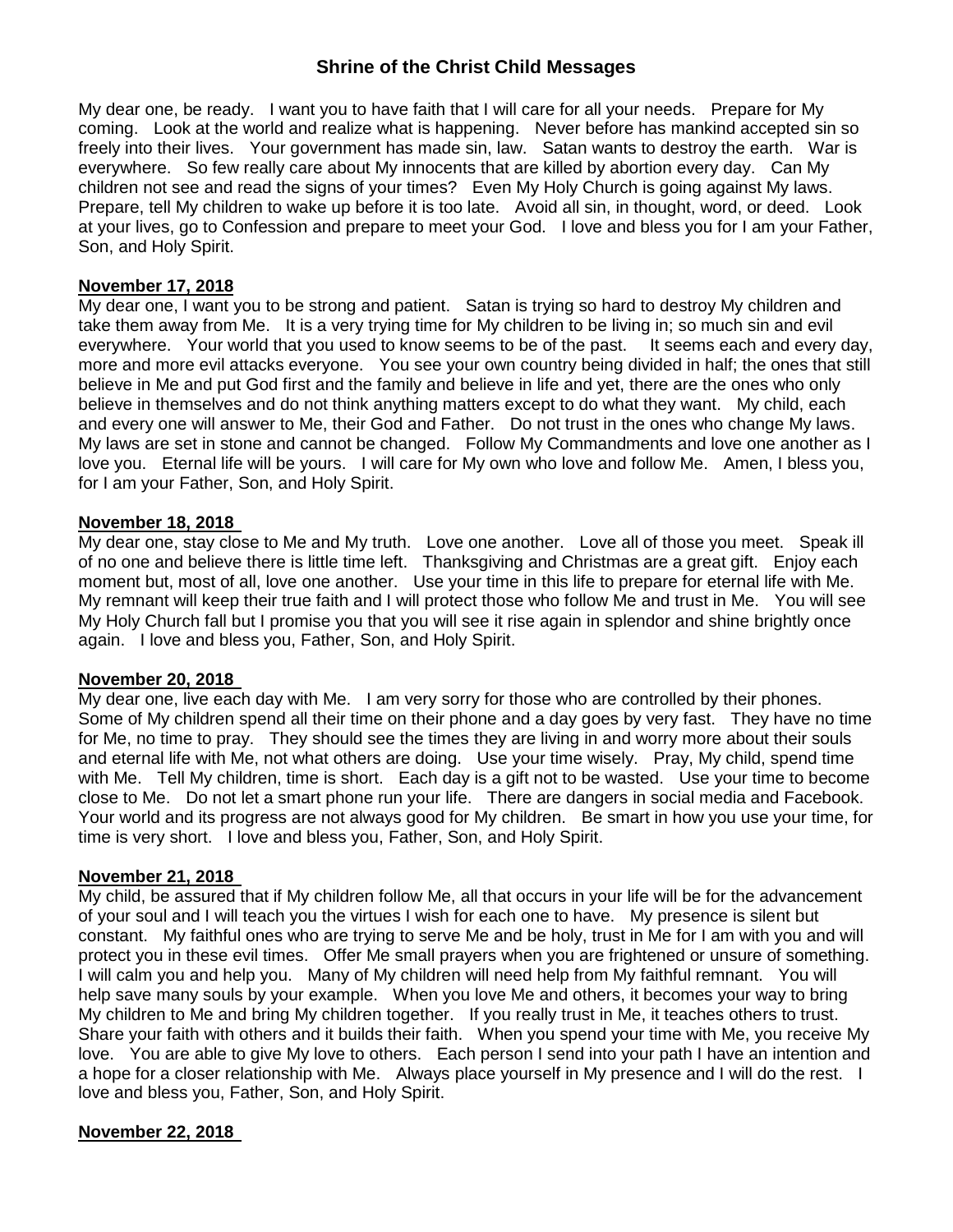Little one, how busy, busy you are today, baking, cooking and cleaning, getting ready for your family to come home. How happy you will be when all is done and you can share your love and time together. Your God and Father is also very busy getting ready to send His Son once more and this time as Jesus of Love and Mercy, for He also wants all of His children to come to Him and give up all sin to share a life full of love and joy. His children will live with Him and share His love and come back to their Father and Creator and a new Heaven and Earth, never to suffer or die or sin again. Be happy, My dear one for soon all crosses will be put down forever and all of God's children will come home to Him. I love and bless you for I am your Jesus of Love and Mercy.

### **November 23, 2018**

My child, I want all My children to be united with Me and believe in Me and trust in Me, love Me and know how much I love them. Then, they will be destined for great holiness. My children worry about other people's opinions. But, do not spend any time worrying what people think. Spend your time with Me and rely on Me. I will always love you when you turn your life over to Me. I will fill you with My love. I will forgive you of all your sins. I will give you compassion and understanding every minute of every day. All you have to do is admit your sins and ask Me to forgive them. Focus on the fact that, I your Jesus, am present with each of you every minute of every day. Just talk to Me. I have so much to share with you. When you continue to focus on the reality that I am with you, you will rely on Me and then your life will become easier. You will not worry but give everything to Me. Your crosses will feel lighter. We will be so close. You will consult Me on everything you do. There is no situation where you should leave Me. That is why I am asking for you to come to Me often in your day. As the world draws peace from you, I will replace it with My peace. I love and bless you for I am God your Father, Son, and Holy Spirit.

### **November 24, 2018**

My child, tonight I wish to talk to you about the gift My holy Mother gave to all Her children of the Holy Rosary. I am giving you an urgent request! To pray, pray, pray. My Mother is so worried about all Her little children so much, She asked that you include the following prayer at the end of each decade. "Oh my Jesus, forgive us our sins, save us from the fires of hell, lead all souls to Heaven, especially those in most need of Your Mercy". You see, My child, My Mother knew the third secret of Fatima. She asked all Her children to amend their lives and give up sin. For a time, people did listen but Her children and the world did not continue to pray even though She let them all see the miracle of the sun. Most did not pay attention and our Mother was sad. She then said, there is only one way I can help you. First, you must ask for My help and you must ask by praying the Rosary. You will save yourself and sanctify yourself. This will console your Lord and obtain salvation for your loved ones and many souls. She knew the times that would come if Her children would not listen and now your world has gone deeper into sin and evil. She cries over Her children and just like the prayer She wants, your sins to be forgiven, She does not want one child to go to hell. She wants them all led to Heaven and by My Mercy, I am coming soon as your Jesus of Love and Mercy to give My Mercy to all of God's children. Will they listen this time? This will be their last chance. The evil My Mother feared when She appeared at Fatima, you are now living and all of this will continue and the only answer to obtain peace is My Mother's Holy Rosary. I want all My children to have devotion to My Mother's Immaculate Heart and My Sacred Heart. We have placed you in Our hearts and We want to protect you from the coming chastisement that must come because Our children will not listen. I told Sister Lucy, it is never too late to recourse to Jesus and Mary and pray. Pray, My dear devoted ones, for the third secret of Fatima has begun. Pray that My children will accept My Mercy and change their lives so all may come to My new Heaven and Earth. I love and bless you for I am your Father, Son, and Holy Spirit.

#### **November 25, 2018**

My daughter, I do not want you to worry. My angels will continue to help you get your refuge ready for the tribulation and My angel will put an invisible shield over your place and a luminous cross in the sky and when My children look upon the cross, they will be healed of all ailments. As I told you, only My faithful ones who believe in Me and wear My cross on their foreheads will be allowed to come. I will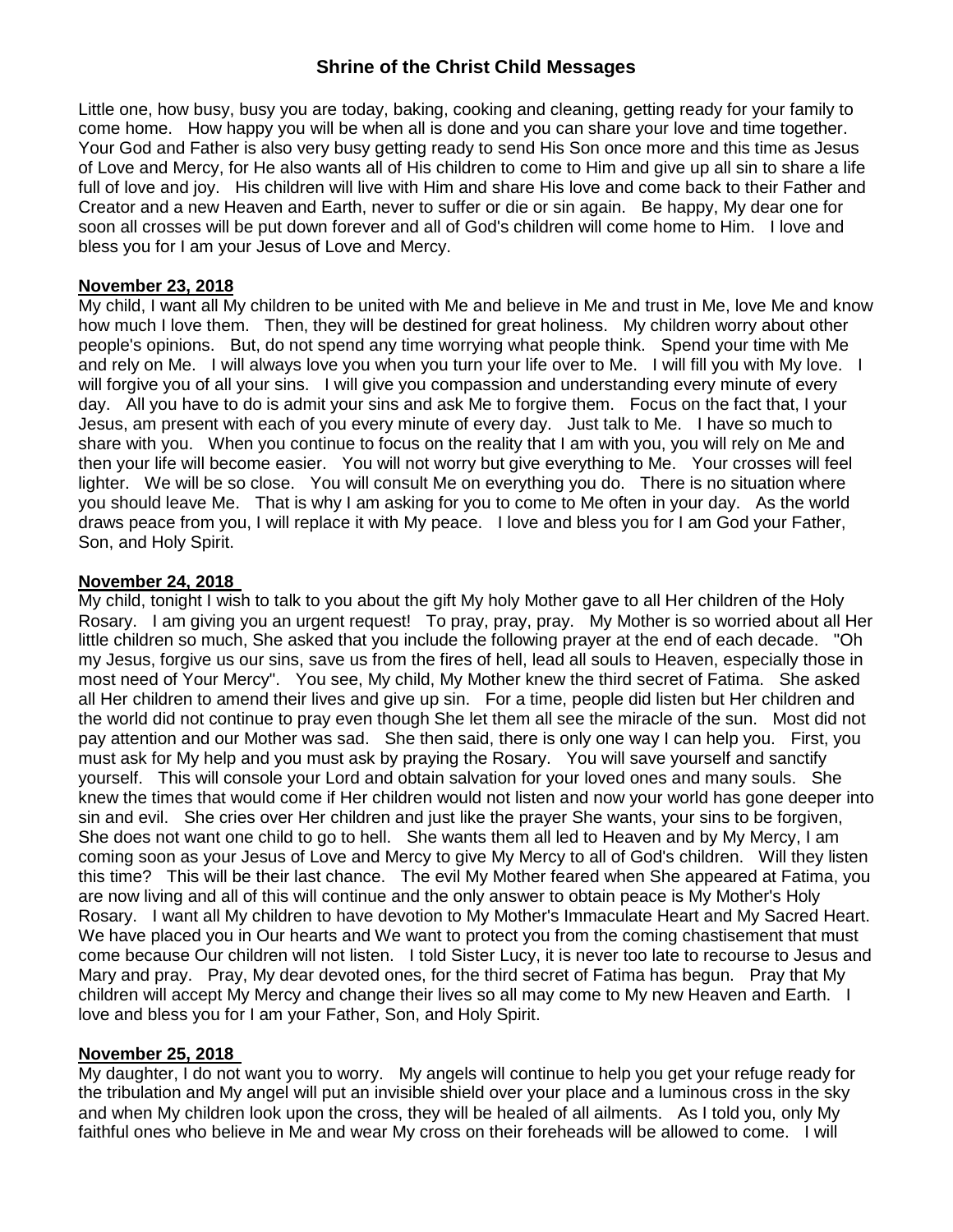protect you from all harm. Just continue to pray and believe in Me. Love others as I do. I understand all you are doing and sometimes you wonder when all of this will take place. Remember, when I told you I would send you a chapel by My hand and you thought that was impossible. You said, "Father, I do not believe it" and said, "If you want Me to believe, send Me the statue I loved since I was a little girl." Well, walk in your beautiful chapel and look at your Pieta. Where did it come from? Me, your God and Father, and now, My child, when I tell you of My heavenly protection and a luminous Cross over your place that will heal everyone I send there, I want you to believe this is My plan. And also, My little one, the day I give your daughter back for you to have forever, that will also come soon. Just continue to love Me as you do, for you know I am always with you and I love your child-like ways. Always stay small and humble. If you were not a simple child, you would not believe in all I tell you, but as a small child, you trust your Father and want only to please Him. I will take care of My faithful children and all I have told you will happen. I will bless you with courage and you will never fear. You see all the signs of the times. Just pray and trust and love. That is what I want for you to do. I will do the rest. I love and bless you. Be ready, My child, time is short and soon, so very soon all will transpire before you. I sign you once more in My Holy Cross, In the Name of the Father, Son, and Holy Spirit.

#### **November 26, 2018**

My dear one, today you worked so hard to be ready for your prayer group and wanted to finish all you have been doing to become ready for Christmas. I understand why you do what you do and I want you to enjoy Christmas, for it is a very special day, for I was born to live and die for all of My Father's children. I would go through My death on My Cross all over again to save each one. My child, I know how much you love Me and that you know the real meaning of Christmas and you work so hard to make everything so beautiful for the little ones. For you know in your heart that everything is changing and this may very well be the last Christmas as you have known it to be, but little one, after the tribulation is over and you come to the New Heaven and Earth, what joy, what beauty, what glory. You will dance with joy. So, celebrate My child, remain happy, for what is to come for all My children who say 'Yes' to My Love and Mercy, no eye has seen. If you make Christmas fun and beautiful for your family, wait until you see what your Father has waiting for His children. It will be beyond whatever you could dream of, for your Father loves His children so much, He is making such a beautiful New Heaven and Earth for each one. So, dance with joy, for this world of sin, death, and sorrow is almost over. You will see love, joy and peace forevermore. I love and bless you and give you My peace, for I am your Father, Son, and Holy Spirit.

#### **November 28, 2018**

My dear ones, I am here with you as you pray today. I come with My Holy Mother, St. Joseph and many of your favorite Saints. St. Michael the Archangel, is also here, protecting you as always. My little one, I wish to give each of My children a special invitation to spend Advent with Me. I want you to come to Adoration and let Me be with you in a special way. Pray, My dear ones, for you are living in times of extreme evil and much is taking place around you and many evil events are going to happen soon. But, I give you many gifts to come through these times on earth. Examine yourselves and come and make a true Confession and realize it is I hearing you and forgiving you. Make yourself ready for My coming for each one of you are My devoted children full of love and devotion for God, your Father, Jesus, and the Holy Spirit. Re-consecrate yourself to My Holy Mother's Immaculate Heart and My Sacred Heart, where you are loved and protected. You are ready to help My children come back to their faith and give them faith and courage to come through the times ahead of you. You are My Mother's army to crush satan and all evil. I love and bless you. Continue on. The battle between good and evil is taking place now but you know the battle has been won by My death on My Holy Cross. I shed My Blood so all sins could be forgiven and My children could come home to Paradise with Me forever. For, I am who I am, your God and Father, your Jesus, and your Holy Spirit.